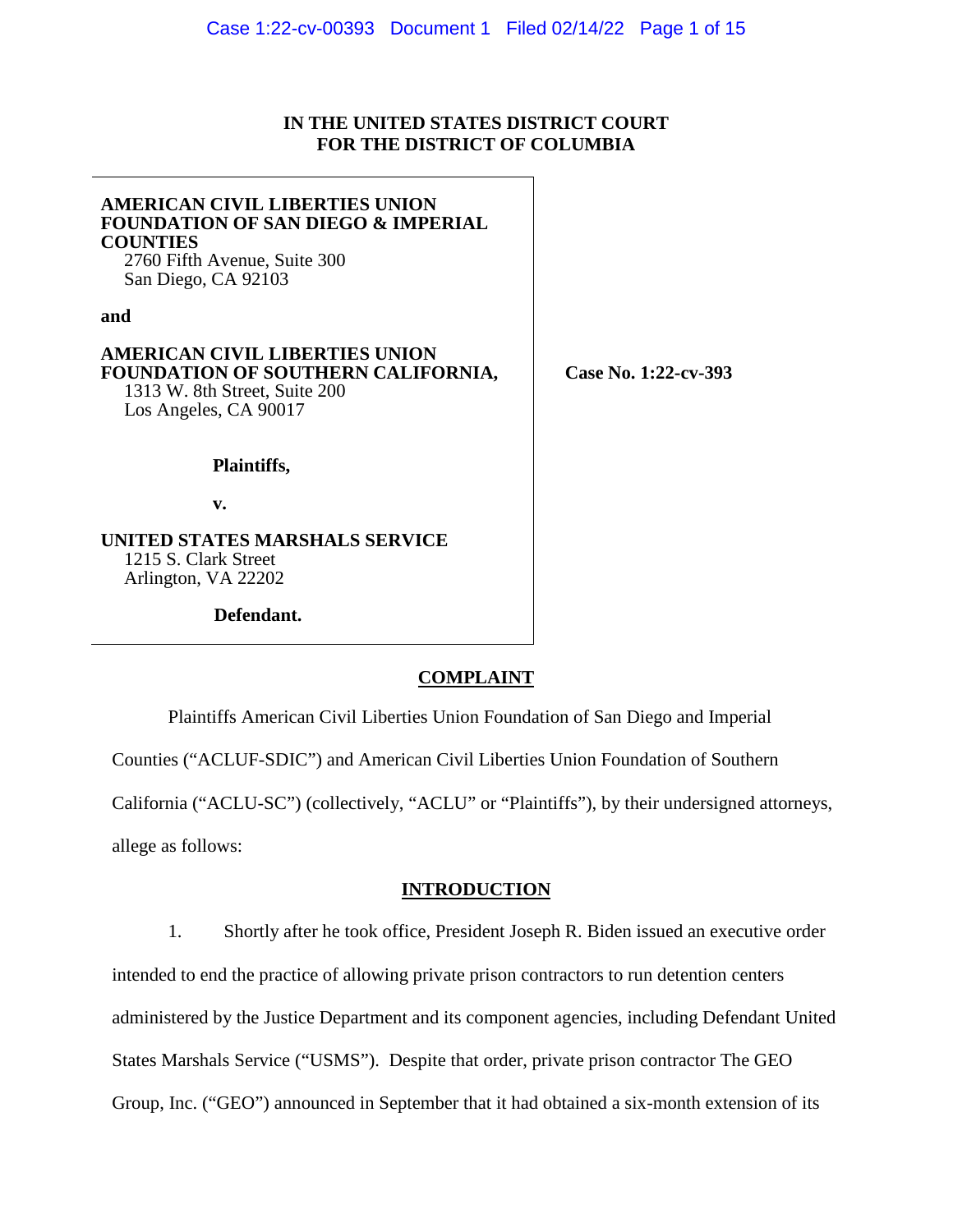#### Case 1:22-cv-00393 Document 1 Filed 02/14/22 Page 2 of 15

contract with the USMS to operate the Western Region Detention Facility ("WRDF"), a jail in San Diego, California that houses mostly pre-trial detainees. Worse, GEO and officials of McFarland, a small city in California's Central Valley – hundreds of miles from the jail – have attempted to implement a scheme to evade the executive order by having the city act as an intermediary, nominally being the contractor in charge of the jail but actually acting only as a pass-through to allow GEO to continue to run the facility.

2. Believing that the public deserves to know more about this violation of the spirit, if not the letter, of the executive order, Plaintiffs filed requests under the Freedom of Information Act, 5 U.S.C. § 552, with the USMS urgently seeking documents and communications related to the contract extension and future plans for the facility. But USMS provided only boilerplate acknowledgements that the agency received the first request, and no response to the second. USMS has violated FOIA by failing to produce any records or justify any withholdings within the statutory deadlines.

3. With the March 31, 2022 expiration of the six-month contract extension fast approaching, Plaintiffs are constrained to file this lawsuit to vindicate their and the public's right under FOIA to the prompt and thorough release of records shedding light on what the government is doing to enforce – or undermine – this important directive intended to safeguard the rights and well-being of people in federal custody.

#### **PARTIES**

4. Plaintiff American Civil Liberties Union Foundation of San Diego and Imperial Counties is the San Diego, California-based affiliate of the American Civil Liberties Union, which is the nation's premier non-profit, nonpartisan public interest law firm known for defending individual rights and liberties guaranteed by the Constitution. ACLUF-SDIC is a

2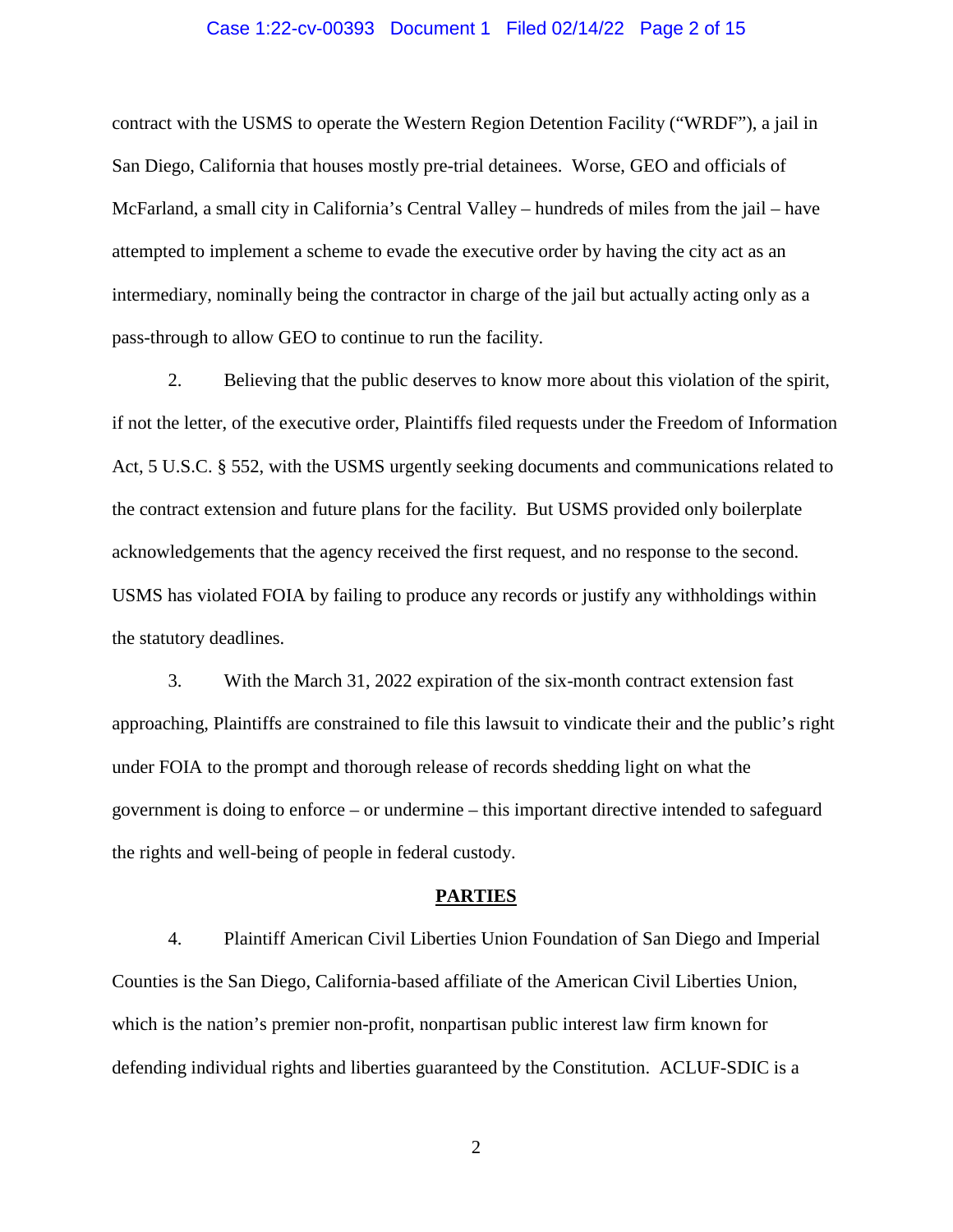### Case 1:22-cv-00393 Document 1 Filed 02/14/22 Page 3 of 15

prominent force in protecting and expanding the fundamental rights in its state and county.

5. Plaintiff American Civil Liberties Union Foundation of Southern California is the Southern California-based affiliate of the American Civil Liberties Union. ACLU-SC has worked on behalf of the Southern California region, such as Kern County, to further the protection of individual rights for nearly 100 years.

6. Defendant United States Marshals Service is an agency of the federal government and a component agency of DOJ. USMS has possession, custody and/or control of the records that Plaintiffs seek. USMS is located at 1215 S. Clark Street, Arlington, VA 22202.

### **JURISDICTION AND VENUE**

7. This action arises under FOIA. This Court has subject matter jurisdiction over this action pursuant to 28 U.S.C. § 1331 and personal jurisdiction over the parties pursuant to 5 U.S.C.  $\S$  552(a)(4)(B).

8. Venue is proper in this judicial district under  $5 \text{ U.S.C.} \$   $552(a)(4)(B)$ .

### **FACTUAL ALLEGATIONS**

### **I. President Biden's Executive Order**

9. On January 26, 2021, President Biden signed the "Executive Order on Reforming our Incarceration System to Eliminate the Use of Privately Operated Criminal Detention Facilities" (Executive Order 14006 or the "Executive Order")<sup>1</sup> to prohibit the Department of Justice from renewing contracts with private prison management companies running federal detention facilities.<sup>2</sup>

<sup>&</sup>lt;sup>1</sup> Executive Order 14006 is available at https://www.govinfo.gov/content/pkg/FR-2021-01-29/pdf/2021-02070.pdf.

<sup>&</sup>lt;sup>2</sup> Executive Order at 1.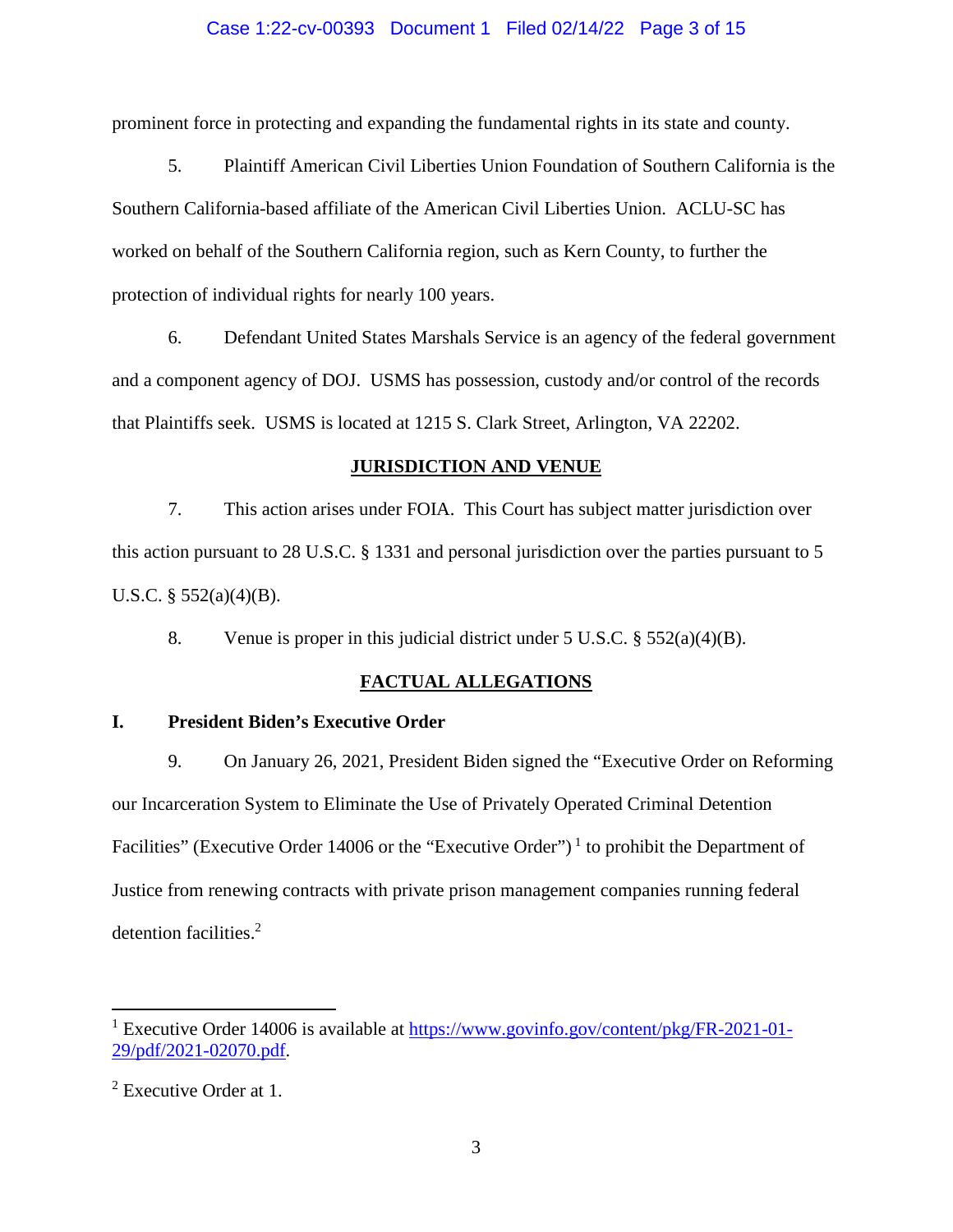#### Case 1:22-cv-00393 Document 1 Filed 02/14/22 Page 4 of 15

10. The Executive Order recognizes the "broad consensus that our current system of mass incarceration imposes significant costs and hardships on our society and communities," "does not make us safer," and impacts a "disproportionate number of people of color."<sup>3</sup> The Executive Order also states that privately operated detention facilities "consistently underperform Federal Facilities with respect to correctional services, programs, and resources," and "do not maintain the same levels of safety and security for people in the Federal criminal justice system or for correctional staff."<sup>4</sup>

11. The Executive Order forbids the Department of Justice's use of private prison companies in an effort to protect the safety of incarcerated individuals and to "decrease incarceration levels" by reducing the "profit-based incentives to incarcerate."<sup>5</sup>

12. The Executive Order requires that "the Attorney General shall not renew Department of Justice contracts with privately operated criminal detention facilities, as consistent with applicable law," which is in line with the goal of "phasing out the Federal Government's reliance on privately operated criminal detention facilities."<sup>6</sup>

### **II. The GEO Group Inc. and Its History of Abuses**

13. The GEO Group Inc., one of the nation's largest for-profit prison contractors, is a publicly traded corporation<sup>7</sup> that makes more than \$1.5 billion a year operating prisons and

3 *Id.*

4 *Id.* 

5 *Id.*

6 *Id.*

 $7$  In December 2021, GEO announced it was changing its corporate form from a real estate investment trust to a taxable C corporation, effective at the end of 2021. *See* Press Release, *The GEO Group Announces Change in Corporate Structure*, geogroup.com (Dec. 2, 2021), https://investors.geogroup.com/news-events-and-reports/investor-news/news-details/2021/The-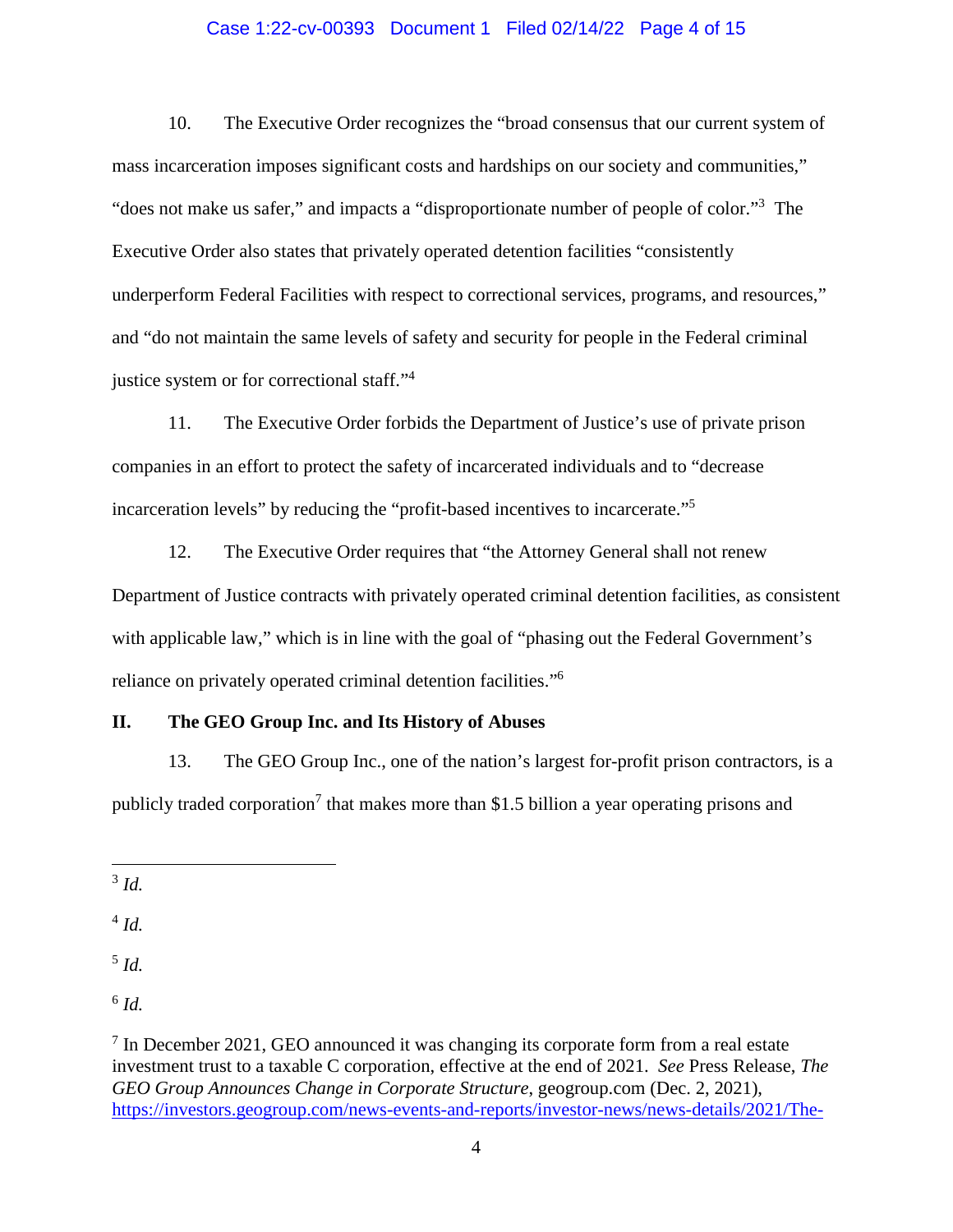### Case 1:22-cv-00393 Document 1 Filed 02/14/22 Page 5 of 15

detention centers in the United States.<sup>8</sup> GEO manages and/or owns 107 facilities with nearly 90,000 beds domestically and abroad.<sup>9</sup>

14. The Western Region Detention Facility is a jail in downtown San Diego,

California, which houses a maximum of 770 people in the custody of USMS.<sup>10</sup> The USMS paid GEO \$52.2 million to operate WRDF in FY2021, according to a contract summary on the USAS pending.gov website. $11$ 

15. WRDF houses mainly defendants charged with federal crimes who are awaiting trial, $^{12}$  and who therefore are presumptively innocent.

16. GEO's contract with USMS to operate WRDF would have expired on September

30, 2021, but, in violation of Executive Order 14006, USMS extended GEO's contract for an

additional six months.<sup>13</sup> GEO's six-month extension to operate WRDF currently is set to expire

<sup>13</sup> *Id*.

GEO-Group-Announces-Change-in-Corporate-Structure/default.aspx.

<sup>&</sup>lt;sup>8</sup> For 2020, GEO reported that it derived 66.9 percent of its revenue, or \$1.57 billion, from its U.S. prison and detention center operations. *See* 2020 Annual Report at 12, The Geo Group, Inc., *available at* https://s25.q4cdn.com/995724548/files/doc\_financials/2020/ar/Annual-Report-2020.pdf.

<sup>9</sup> *See* https://www.geogroup.com/Locations.

<sup>10</sup> *See* https://www.geogroup.com/FacilityDetail/FacilityID/37.

<sup>11</sup> *See* Contract Summary, PIID 15M40021FA3500005, https://www.usaspending.gov/award/CONT\_AWD\_15M40021FA3500005\_1544\_15M40018DA 3500001\_1544.

<sup>12</sup> Press Release, *The GEO Group Enters Into Six-Month Contract Extension With U.S. Marshals Service for Western Region Detention Facility*, geogroup.com (Sept. 21, 2021), https://investors.geogroup.com/news-events-and-reports/investor-news/news-details/2021/The-GEO-Group-Enters-Into-Six-Month-Contract-Extension-With-U.S.-Marshals-Service-for-Western-Region-Detention-Facility/default.aspx#investorNews.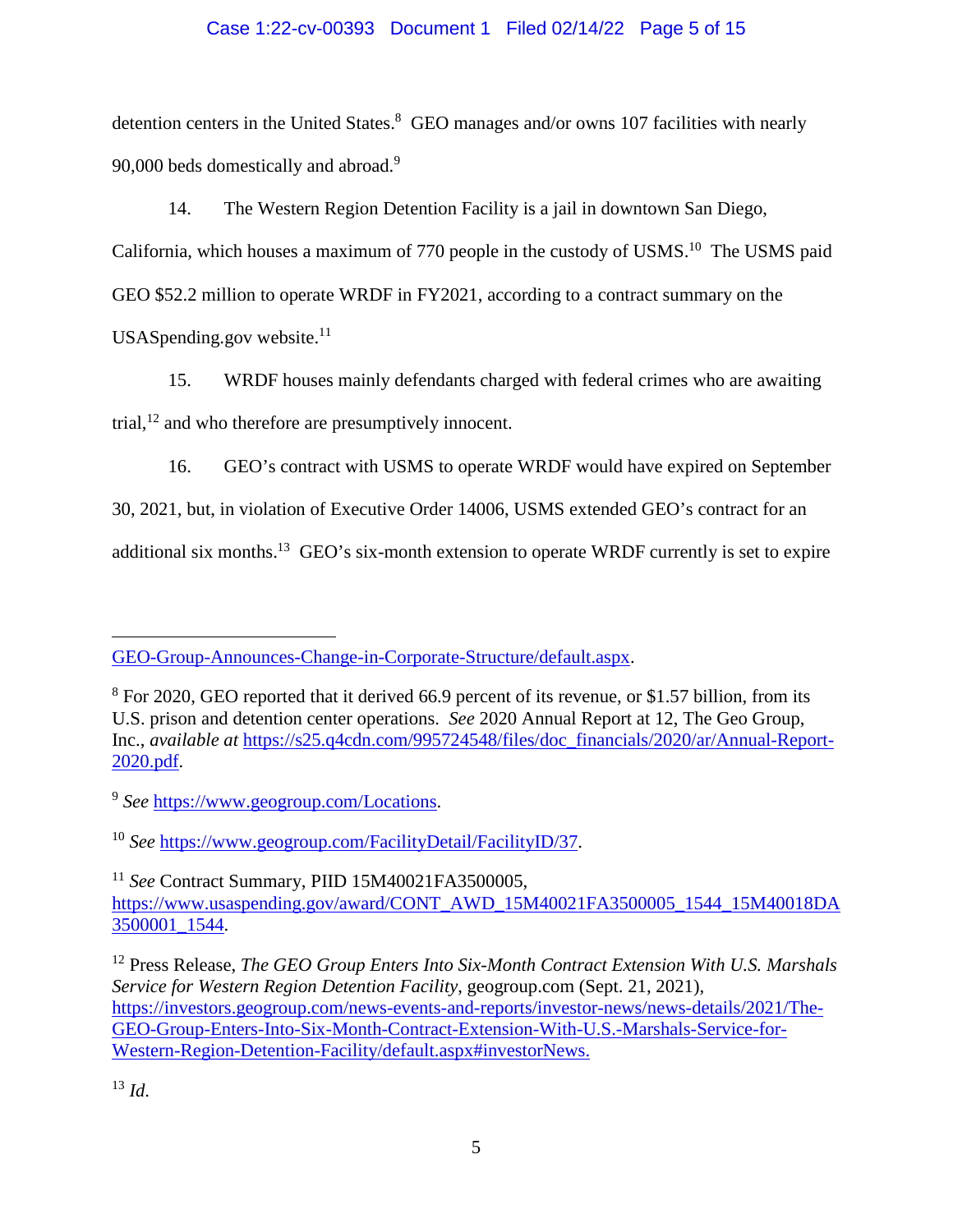### Case 1:22-cv-00393 Document 1 Filed 02/14/22 Page 6 of 15

on March 31, 2022. According to a summary on the USASpending.gov website, the contract extension is worth \$75 million.<sup>14</sup>

17. GEO has a history of treating incarcerated individuals in its care poorly.

18. GEO systematically delays and deprives incarcerated individuals of medical care

in WRDF. For example, a 53-year-old woman with multiple sclerosis and anxiety suffered weeks-long denial at WRDF of her prescribed medications, suffered multiple seizures as a result, and did not receive court-prescribed medical treatment.<sup>15</sup> In another example, WRDF staff consistently ignored emails from defense counsel and requests for medical care by a 65-year-old man suffering from diabetes, a heart arrhythmia, hearing and vision loss, and a condition caused by botched colon surgery that left him in constant pain and intermittently unable to control his bowels.<sup>16</sup>

<sup>14</sup> *See* Contract Summary, PIID 15M40021FA3500005,

<sup>16</sup> Sentencing Memorandum, *United States v. Sevilla Avila,* No. 21-CR-0578-W (S.D. Cal. July 26, 2021), ECF No. 37. Detained individuals at other GEO-operated facilities also report shocking healthcare problems. *See, e.g.*, Clara Long & Grace Meng, *Systemic Indifference: Dangerous & Substandard Medical Care in US Immigration Detention*, HUMAN RIGHTS WATCH (May 8, 2017), https://www.hrw.org/report/2017/05/08/systemicindifference/dangeroussubstandard-medical-care-us-immigration-detention (inmate died of cancer after large abdominal mass ignored and colonoscopy delayed); Katie Traverso, *Shackle A Pregnant Woman, Risk A Foreseeable Tragedy*, ACLU SOUTHERN CALIFORNIA (June 18, 2015), https://www.aclusocal.org/en/news/shackle-pregnant-woman-risk-foreseeable-tragedy (handcuffed and shackled pregnant inmate fell while being transported to hospital by GEO personnel, landed on her stomach, and suffered a miscarriage); Office of Inspector General, Department of Homeland Security, *Concerns about ICE Detainee Treatment and Care at Four Detention Facilities* at 4, 8, OIG-19-47 (June 3, 2019), *available at https://www.oig.dhs.gov/sites/default/files/assets/2019-06/OIG-19-47-Jun19.pdf*. (Inspector General report finding mold, unusable toilets, and "egregious" violations of basic food safety at

https://www.usaspending.gov/award/CONT\_AWD\_15M40021FA3500005\_1544\_15M40018DA 3500001\_1544.

<sup>&</sup>lt;sup>15</sup> Motion for Orders Requiring Medical Care, to Show Cause Why USMS Should Not Be Held in Contempt, and to Compel Evaluation by a Neurologist, *United States v. Caudillo*, No. 21-CR-775 (S.D. Cal. June 15, 2021), ECF No. 48.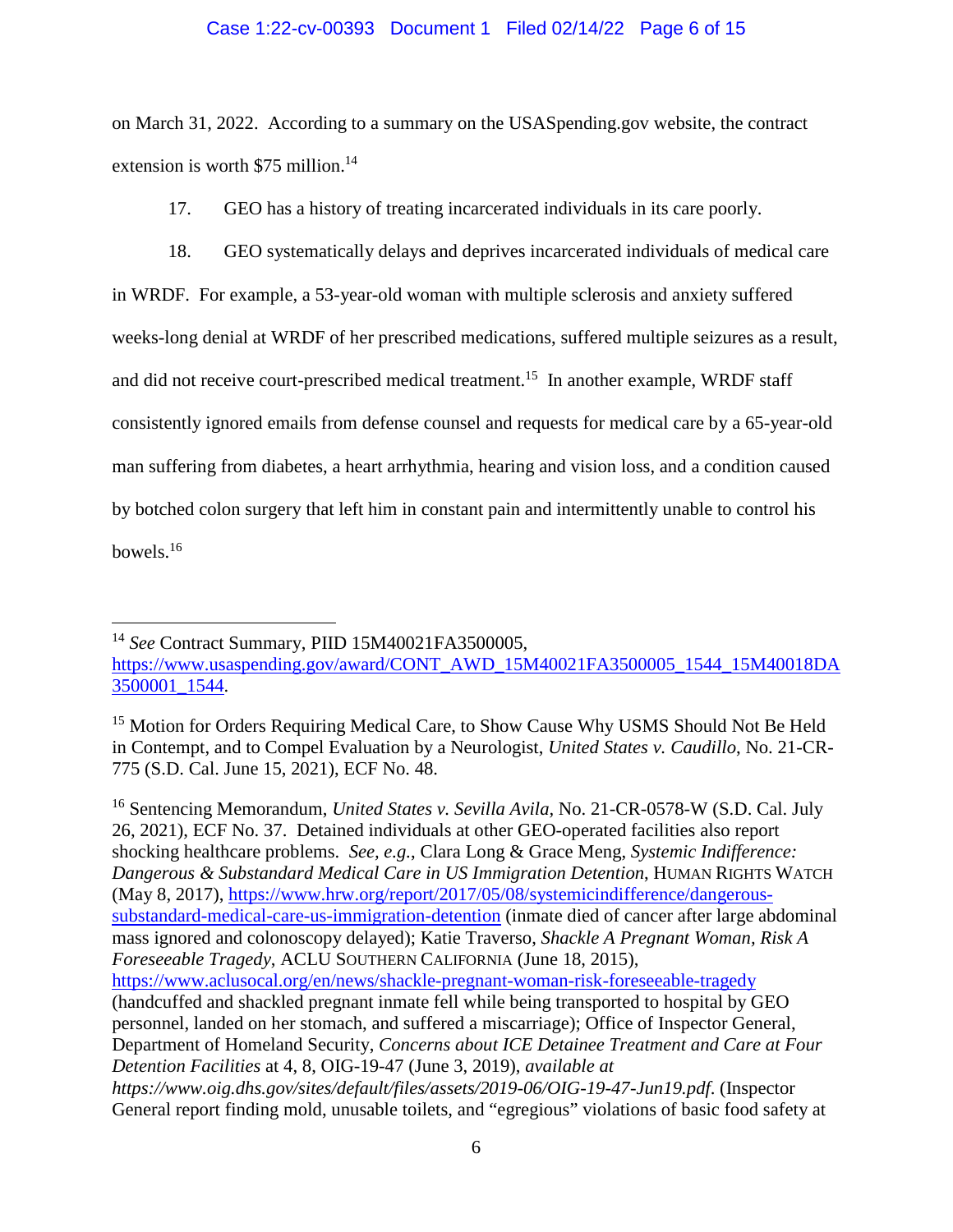#### Case 1:22-cv-00393 Document 1 Filed 02/14/22 Page 7 of 15

19. During the early months of the COVID-19 pandemic, GEO failed to institute any social distancing or masking measures, frequently ran out of soap, and shut off water for a three day period at WRDF.<sup>17</sup> Unsurprisingly, a serious COVID-19 outbreak occurred at WRDF in the fall of 2020 in which 86 incarcerated individuals, 10 staff members, and 54 GEO employees tested positive.<sup>18</sup> On information and belief, at least one person has died from COVID-19 at WRDF due to GEO's failure to protect people at WRDF from the virus—a man held pre-trial who died in September 2021.

20. In recent months, Plaintiffs have received reports of violence at WRDF due to improper supervision by GEO guards and attempts by a GEO guard to prevent members of the public from learning about the violence.

#### **III. GEO and the City of McFarland's Plan to Circumvent the Executive Order**

21. After the Executive Order was issued, GEO made clear it would not willingly give up control of its facilities. GEO CEO Jose Gordo stated on an earnings conference call that GEO was in "discussions with the Marshals Service" to "realign that [WRDF] contract" so that GEO could continue to operate WRDF.<sup>19</sup>

22. In a September 21, 2021 press release, GEO acknowledged it "need[s] to comply

<sup>18</sup>Alex Riggins, *At least 96 inmates, staff at one San Diego federal jail have COVID-19*, SAN DIEGO UNION-TRIBUNE (Nov. 2, 2020), https://www.sandiegouniontribune.com/news/courts/story/2020-11-02/nearly-100-inmatesstaffat-san-diego-federal-jail-have-covid-19-c.

GEO-operated facility).

<sup>17</sup>*See* Decl. of Joshua Jones dated April 8, 2020, *U.S.A. v. Aguilera-Baragan*, No. 19-CR-3017- JLS (S.D. Cal. June 10, 2020), ECF No. 40-1.

<sup>19</sup> *The GEO Group's (GEO) CEO Jose Gordo on Q2 2021 Results – Earnings Call Transcript*, SEEKING ALPHA (Aug. 4, 2021), https://seekingalpha.com/article/4445091-geo-groups-geo-ceojose-gordo-on-q2-2021-resultsearnings-call-transcript.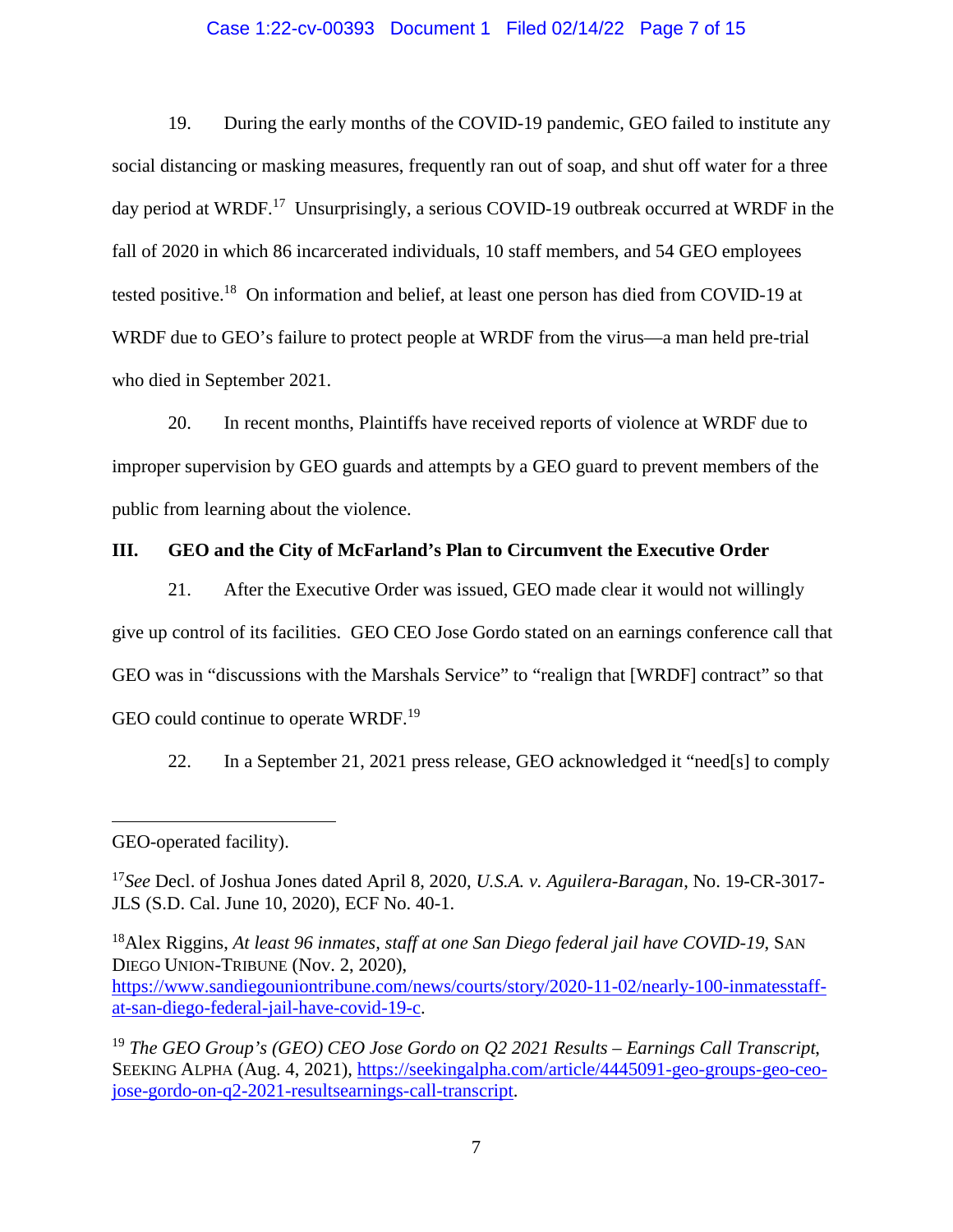#### Case 1:22-cv-00393 Document 1 Filed 02/14/22 Page 8 of 15

with the January 2021 Presidential Executive Order to not renew U.S. Department of Justice contracts with privately-operated detention facilities" but that "GEO has proposed various alternative contracting structures to USMS" so that GEO could "remain in operation" at WRDF after its six month extension expired, in direct contradiction of the spirit if not the letter of Executive Order  $14006^{20}$ 

23. The City of McFarland, California is a small city located 250 miles north of San Diego in California's Central Valley and has a population of approximately 15,000 people.

24. GEO and the City of McFarland previously had a pass-through arrangement under which McFarland contracted with Immigration and Customs Enforcement to run the Mesa Verde ICE Processing Center in Bakersfield and then subcontracted operation of the facility to GEO.<sup>21</sup> The California State Auditor reported that McFarland received approximately \$35,000 per year from GEO and passed on nearly \$50 million in federal funding to GEO during the three years of the arrangement.<sup>22</sup> McFarland provided "little or no oversight" of GEO and the city manager was unaware of a federal inspection that found health and safety deficiencies at Mesa Verde.<sup>23</sup>

25. To work around the Executive Order, GEO again sought to enlist McFarland as a middleman who would subcontract WRDF's operations back to GEO.

<sup>22</sup> *Id.* at 16.

<sup>23</sup> *Id.* at iii, 20.

<sup>20</sup> Press Release, *The GEO Group Enters Into Six-Month Contract Extension With U.S. Marshals Service for Western Region Detention Facility*, geogroup.com (Sept. 21, 2021), https://investors.geogroup.com/news-events-and-reports/investor-news/news-details/2021/The-GEO-Group-Enters-Into-Six-Month-Contract-Extension-With-U.S.-Marshals-Service-for-Western-Region-Detention-Facility/default.aspx#investorNews.

<sup>21</sup> California State Auditor, Report No. 2018-117, *City and County Contracts With U.S. Immigration and Customs Enforcement* (February 2019), *available at*  https://www.auditor.ca.gov/pdfs/reports/2018-117.pdf.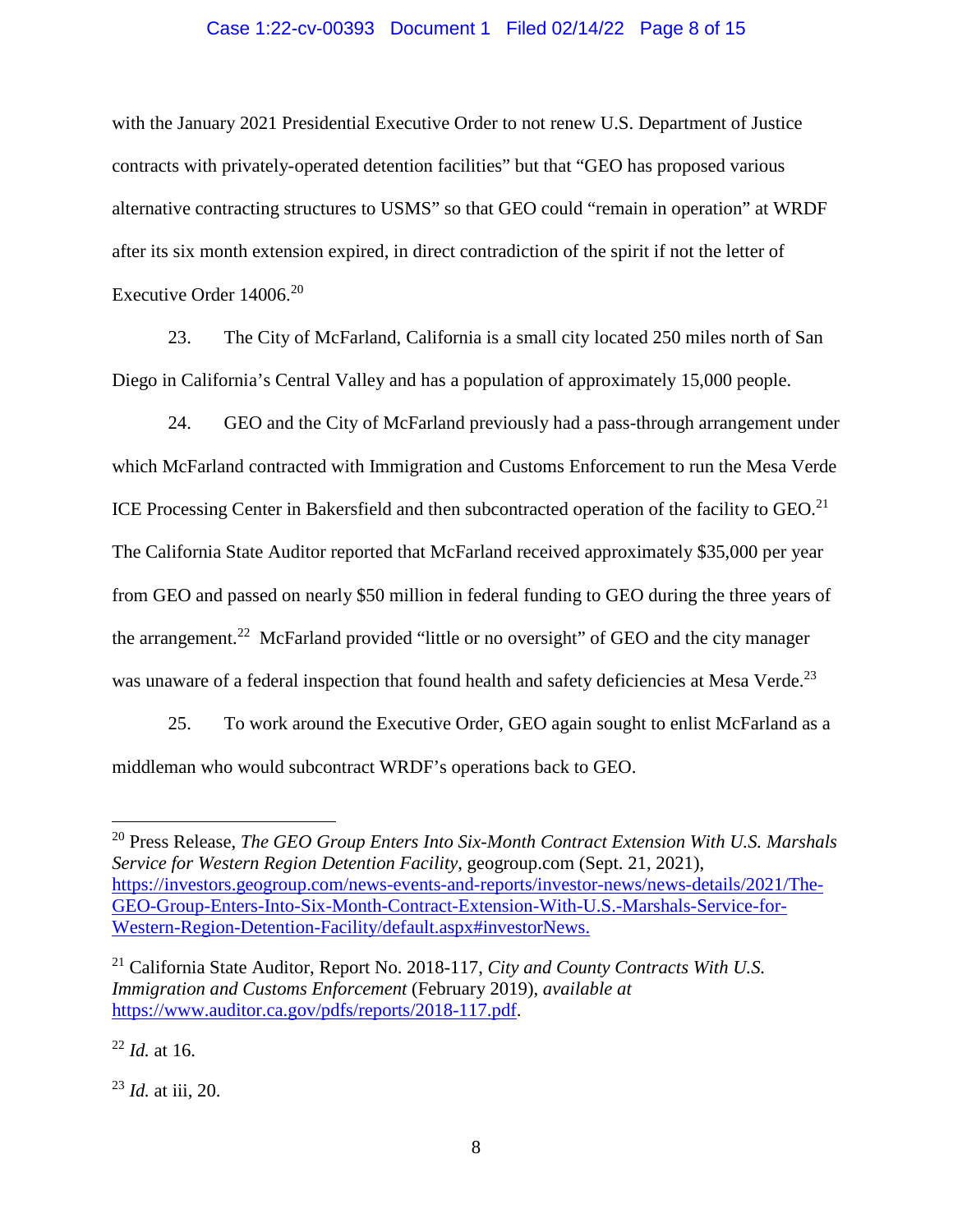#### Case 1:22-cv-00393 Document 1 Filed 02/14/22 Page 9 of 15

26. The month before GEO's contact to operate WRDF was set to expire in September 2021, GEO presented its plan to the City of McFarland at a city council meeting: McFarland would bid on the USMS contract to operate WRDF, then McFarland would subcontract all operations to GEO. McFarland estimated it would receive a \$500,000 "administrative service fee" for being a pass-through contracting entity for  $GEO^{24}$ .

27. On August 18, 2021, the City of McFarland city council voted to pursue the WRDF contract with the intention of subcontracting operation of the WRDF to GEO.<sup>25</sup>

28. The status of those plans is unclear. The public records subject to Plaintiffs' FOIA requests at issue in this action will help inform the public regarding them.

### **IV. Plaintiffs' FOIA Requests**

29. The Freedom of Information Act "focuses on the citizens' right to be informed about 'what their government is up to'" by fostering the release of "[o]fficial information that sheds light on an agency's performance of its statutory duties." *DOJ v. Reporters Comm. for Freedom of the Press*, 489 U.S. 749, 750, 773 (1989) (citation omitted). "[D]isclosure, not secrecy, is the dominant objective" of FOIA. *Dep't of Interior v. Klamath Water Users Protective Ass'n*, 532 U.S. 1, 8 (2001) (citation omitted).

<sup>24</sup> Agenda, McFarland City Council Special Meeting (August 18, 2021), *available at*  https://www.mcfarlandcity.org/AgendaCenter/ViewFile/Agenda/\_08182021-282; Sam Morgen, *McFarland pursuing agreement with U.S. Marshals to keep private prison in San Diego open*, THE BAKERSFIELD CALIFORNIAN (Aug. 19, 2021), https://www.bakersfield.com/news/mcfarlandpursuingagreement-with-u-s-marshals-to-keep-private-prison-in-san-diegoopen/article\_516f9208-0142-11ec-9302-0b4933c400b6.html.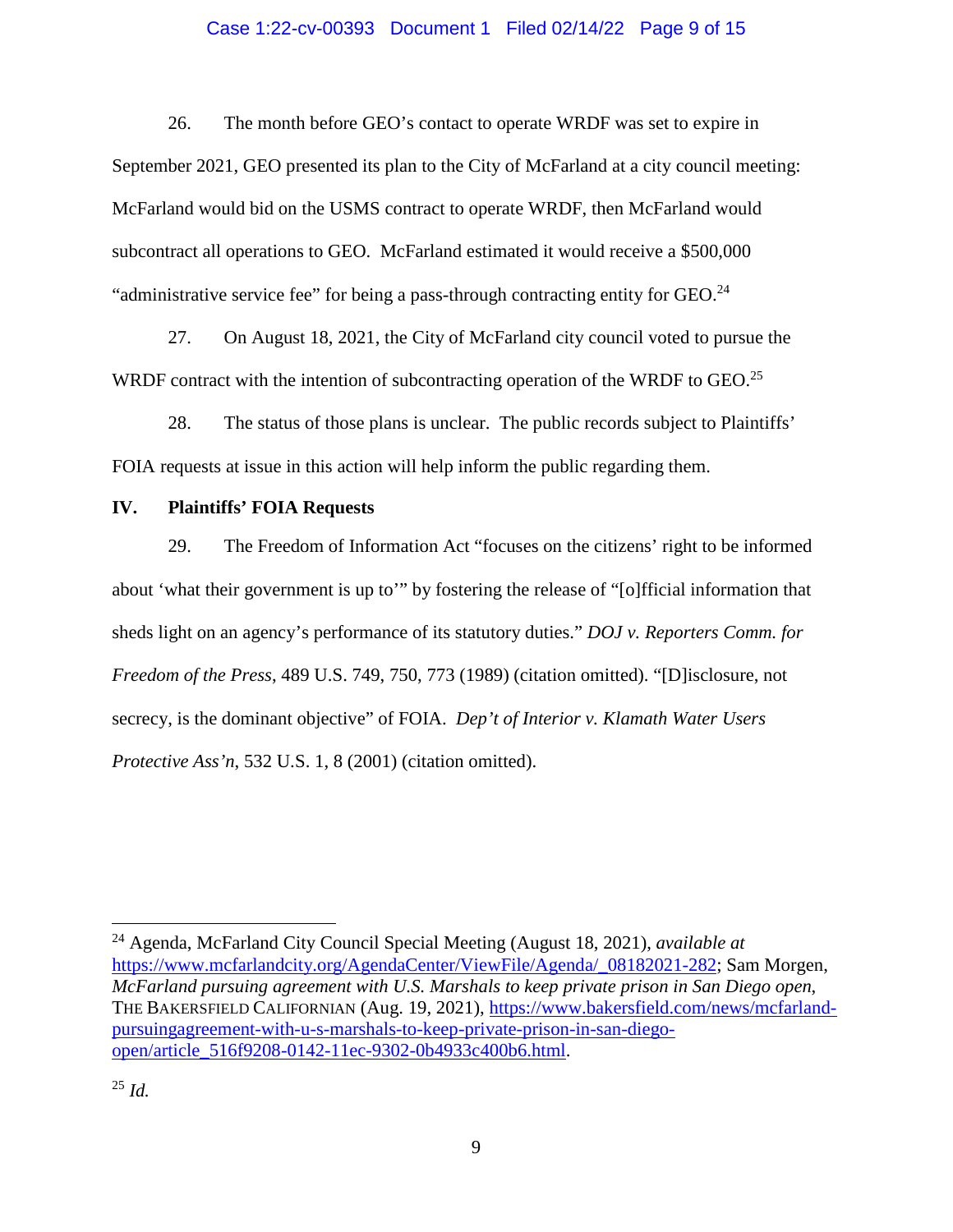#### Case 1:22-cv-00393 Document 1 Filed 02/14/22 Page 10 of 15

30. Through the instant FOIA requests (and through this litigation), Plaintiffs seek to shine a public light on the implementation of Executive Order 100046 and private prison company efforts to circumvent it.

31. Plaintiffs requested the records at issue in this action from USMS on October 20, 2021 and January 10, 2022. To date, despite their efforts to elicit the records or any substantive agency response, Plaintiffs have not received any determination regarding their requests. Indeed, Plaintiffs have received an initial confirmation from USMS regarding their October request and have received no response regarding their January request. The agency's failure to provide a timely response is a violation of USMS's duties pursuant to FOIA.

32. The requested documents will shed light on the White House's and USMS's true intention to enforce the Executive Order. Whether USMS is actively undercutting the administration, the Executive Order is a publicity stunt that allows private-prison companies to continue operations with a slight tweak in contracting, or the President intends to enforce his Executive Order, the public deserves the answers to these questions. The requested government transparency is needed *before* the fast-approaching expiration of GEO's WRDF contract on March 31, 2022, to enable Plaintiffs and other members of the public to speak out about the issue in an informed manner in hopes of affecting the decision-making process going forward.

#### **REQUEST A**

33. On October 20, 2021, Bardis Vakili, on behalf of ACLUF-SDIC, sent a FOIA request to USMS via its online request portal ("Request A") seeking the following records within the date range of January 25, 2021 to October 20, 2021:

- All documents, records, and/or communications regarding the renewal or extension of the contract to operate Western Region Detention Facility in San Diego, California.
	- Responsive records should include, but are not limited to, communications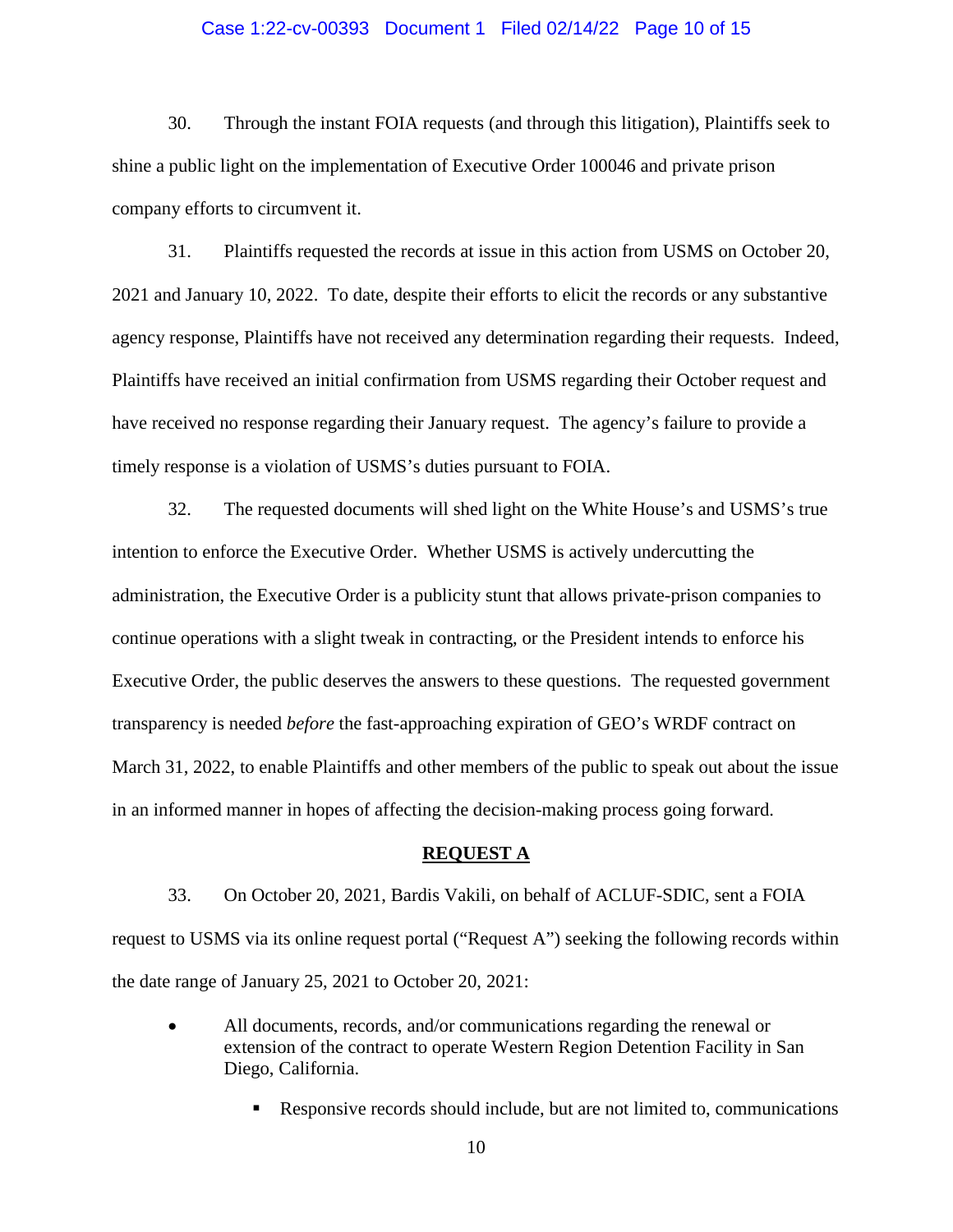and records of communications by representatives of the U.S. Marshals Service with representatives of The GEO Group, the City of McFarland, the U.S. Attorney's Office for the Southern District of California, the United States District Court for the Southern District of California, the San Diego Sheriff's Department, the United States Department of Justice, and/or the White House.

 Any communications, memoranda, or other records regarding the extension of the contract to operate Western Region Detention Facility in September 2021 or the renewal or extension of the contract when the September 2021 extension expires in or around December 2021 should also be considered responsive.

34. Pursuant to FOIA, an agency must make and communicate to the requester its determination regarding a request within 20 working days, or within 30 working days if it can show "unusual circumstances." *See* 5 U.S.C. § 552(6)(a)(i) & (a)(6)(B)(i). A requester is deemed to have exhausted their administrative remedies and may file suit if the agency misses the deadline to make and communicate its determination. 5 U.S.C.  $\S$  552(6)(C)(i).

35. The deadline to communicate a determination regarding Request A expired on November 17, 2021.

36. USMS has not communicated with Plaintiffs about Request A other than two automated emails acknowledging its receipt and assigning the Request number 2022USMS000045 on October 20, 2021, and a follow-up email on October 25, 2021, attaching a copy of a letter acknowledging receipt of the request dated October 21, 2021.

37. In an effort to avoid litigation, counsel for Plaintiffs on December 23, 2021, sent an email to a USMS FOIA officer, seeking an update and asking to discuss the FOIA Request. To date, Plaintiffs' counsel has not received any substantive response.

38. USMS therefore has constructively denied Request A and Plaintiffs therefore have exhausted their administrative remedies regarding Request A pursuant to 5 U.S.C. §  $552(6)(C)(i)$ .

11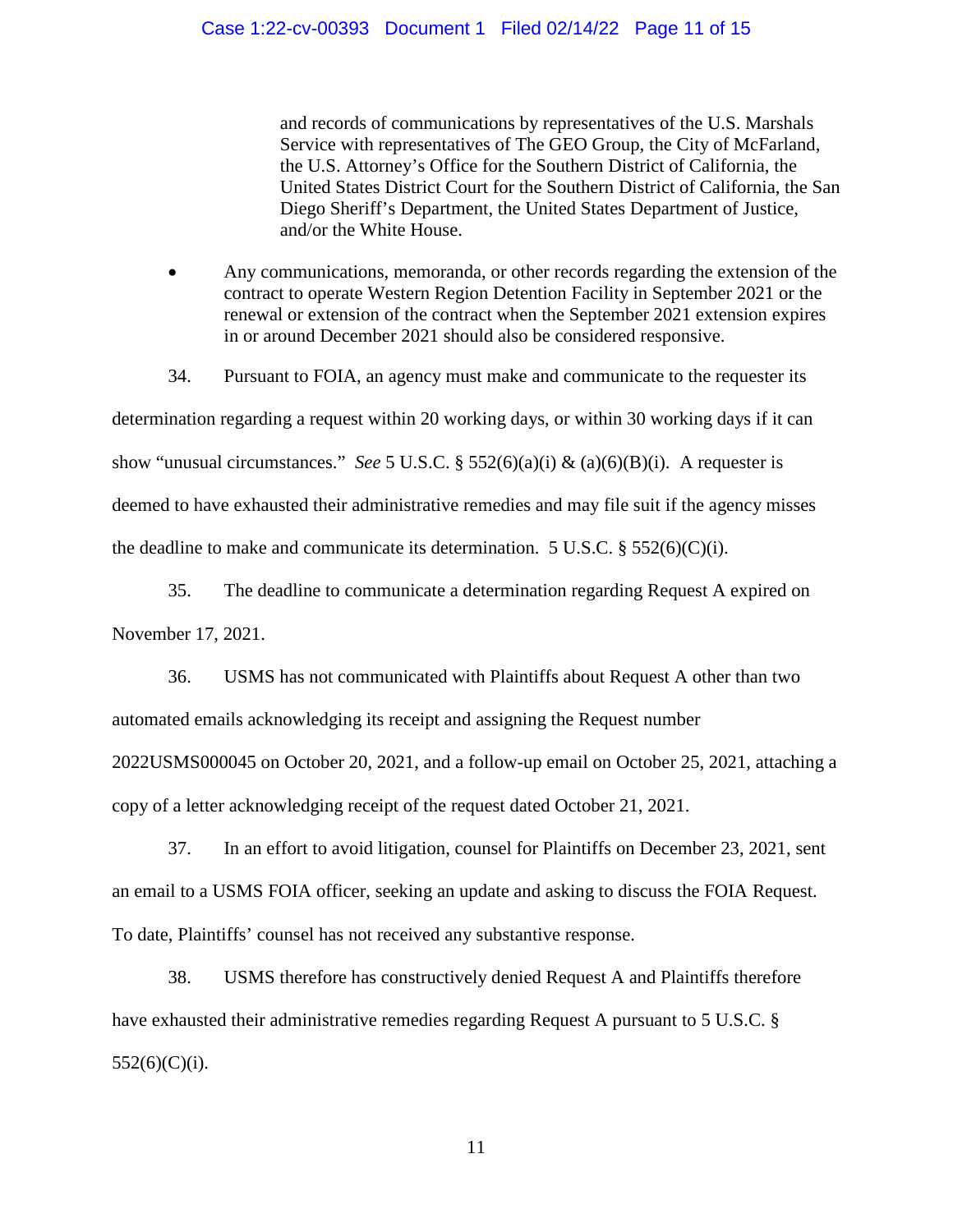# **REQUEST B**

39. On January 7, 2022, Mr. Vakili and Summer Lacey, on behalf of ACLUF-SDIC

and ACLU-SC, sent a second FOIA request to USMS, which U.S. Postal Service tracking shows

was delivered on January 10, 2022.

40. Request B sought the following records created on or after October 20, 2021

(except as noted):

- Communications and correspondence, including records of any such communications or correspondence, by representatives of the U.S. Marshals Service regarding the contract to operate WRDF with any of the following entities and agencies, or any individuals working for or representing any such entities or agencies:
	- The GEO Group, Inc.;
	- The City of McFarland, California;
	- The City of San Diego, California;
	- The County of San Diego, California;
	- The San Diego Sheriff's Department;
	- The U.S. Attorney's Office for the Southern District of California;
	- The United States District Court for the Southern District of California;
	- The United States Department of Justice;
	- The United States Department of Homeland Security;
	- The White House;
	- Holland Partner Group Operations LLC, Holland Partner Group Management Inc., Holland Partner Group, or any other entity operating under a name that includes "Holland Partner Group";
- Any contracts with USMS to operate WRDF, and any RFPs or contract proposals issued or being considered by USMS to operate WRDF;
- Any records regarding the extension of the contract to operate WRDF in September 2021, or regarding the renewal or extension of the contract when the September 2021 extension expires in or around March 2022;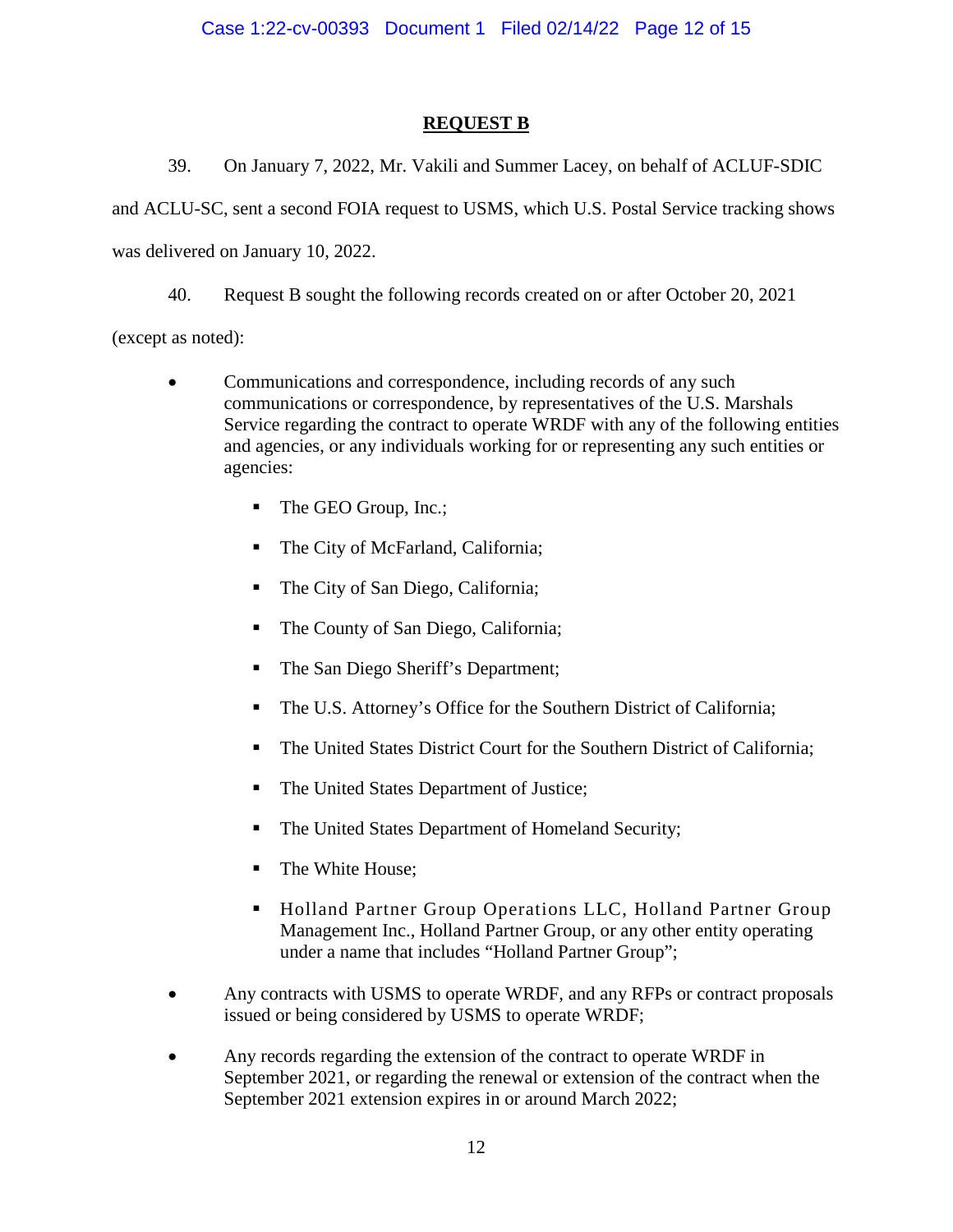- Any records regarding planning for the closure of WRDF and the movement, housing, or release of individuals incarcerated in WRDF as a result of any closure;
- Any rregulecords regarding investigations or inspections regarding The GEO Group Inc's operation of WRDF. Notwithstanding the timeframe otherwise applicable to this request, [Plaintiffs] seek investigation/inspection records dating back to January 1, 2016; and
- Any communication or memoranda regarding the continued operation of USMS facilities by private prison companies, such as The GEO Group, Inc. or CoreCivic, notwithstanding Executive Order 14006, including through contracts with third party entities which might then subcontract the operation to such private prison companies.
- 41. Plaintiffs also requested expedited processing of Request B pursuant to 5 U.S.C. §

 $552(a)(6)(E)(i)$ , explaining the urgent need to inform the public "concerning the imminent and

potentially unlawful extension of a contract that is currently set to expire in March 2022, as well

as the recent potentially unlawful six-month extension of the contract in September 2021."

42. The deadline to communicate a determination regarding Request B expired on

February 8, 2022.

- 43. USMS has not communicated with Plaintiffs regarding Request B.
- 44. USMS therefore has constructively denied Request B and Plaintiffs therefore have exhausted their administrative remedies regarding Request B pursuant to 5 U.S.C. § 552(6)(C)(i).

### **CLAIM FOR RELIEF**

## **(Declaratory and Injunctive Relief: Violation of the Freedom of Information Act, 5 U.S.C. § 552)**

45. USMS is an agency subject to FOIA, 5 U.S.C. § 552(f), and therefore must disclose in response to a FOIA request all responsive records in its possession that are not specifically exempt from disclosure under FOIA, and must provide a lawful reason for withholding any records (or portions thereof) as to which they are claiming an exemption.

46. The records requested in Requests A and B, described herein, are subject to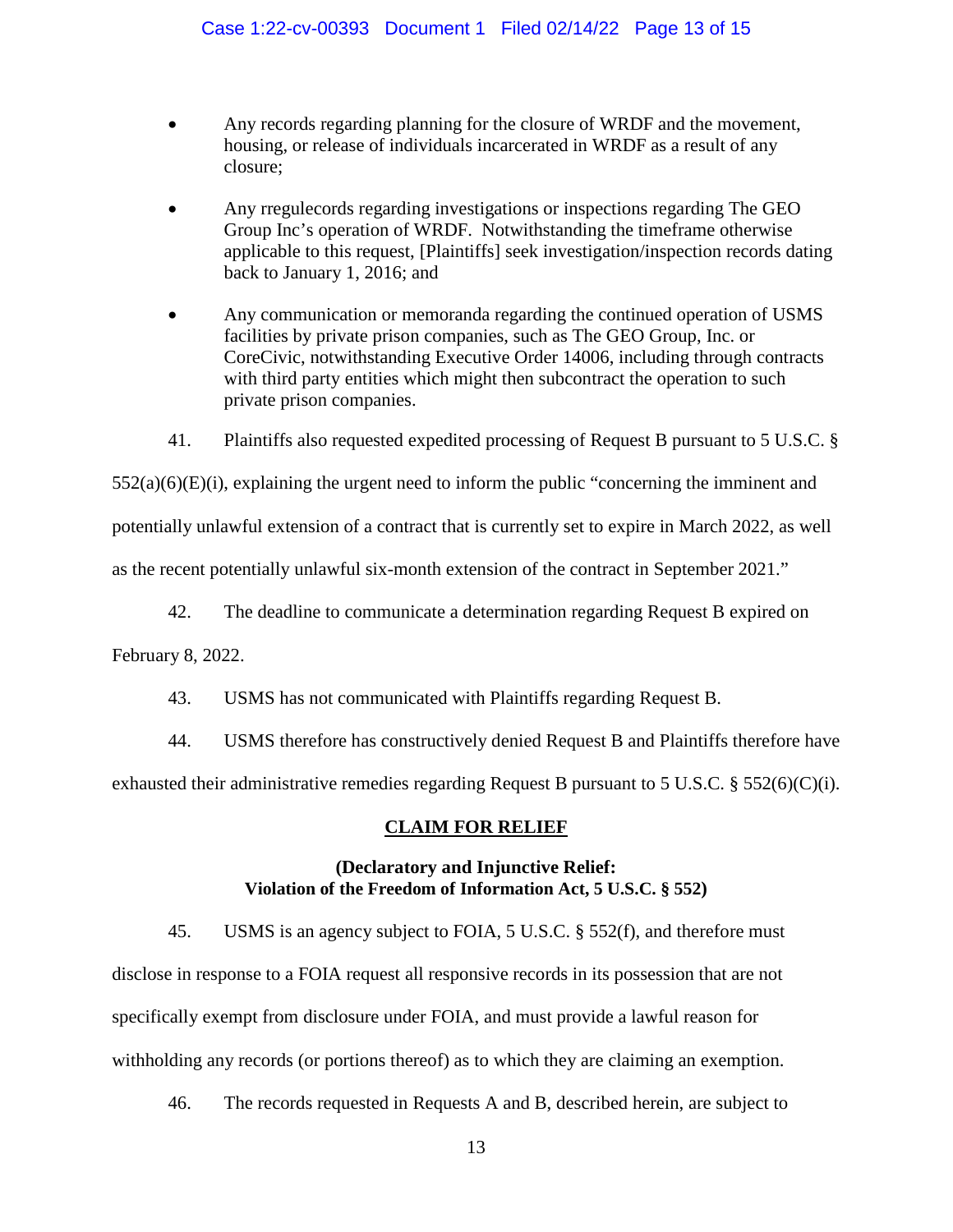release pursuant to FOIA.

47. USMS's failure to comply with its statutory duties and timely disclose the records sought by the Request is a constructive denial of these requests and violates FOIA, 5 U.S.C. §  $552(a)(3)(A)$ .

### **REQUEST FOR RELIEF**

WHEREFORE, Plaintiffs respectfully request that this Court:

- A. Expedite consideration of this Complaint pursuant to 28 U.S.C. § 1657;
- B. Declare that the records sought by the Request, as more particularly described above, are public records pursuant to FOIA and must be disclosed;
- C. Order USMS to provide the requested records to Plaintiffs, including electronic copies of records stored in electronic format, within 10 business days of the Court's order;
- D. Award Plaintiffs the costs of this proceeding, including their reasonable attorneys' fees pursuant to 5 U.S.C.  $\S$  552(a)(4)(E); and
- E. Grant Plaintiffs such other and further relief as this Court deems just and proper.

Dated: February 14, 2022 Respectfully submitted,

### BALLARD SPAHR LLP

*/s/ Matthew E. Kelley* Matthew E. Kelley (Bar No. 1018126) David A. Schulz (Bar No. 459197) Margaret N. Strouse BALLARD SPAHR LLP 1909 K Street, NW, 12th Floor Washington, DC 20006 Tel: (202) 508-1112 Fax: (202) 661-2299 kelleym@ballardspahr.com

Arthur B. Spitzer (D.C. Bar No. 235960)